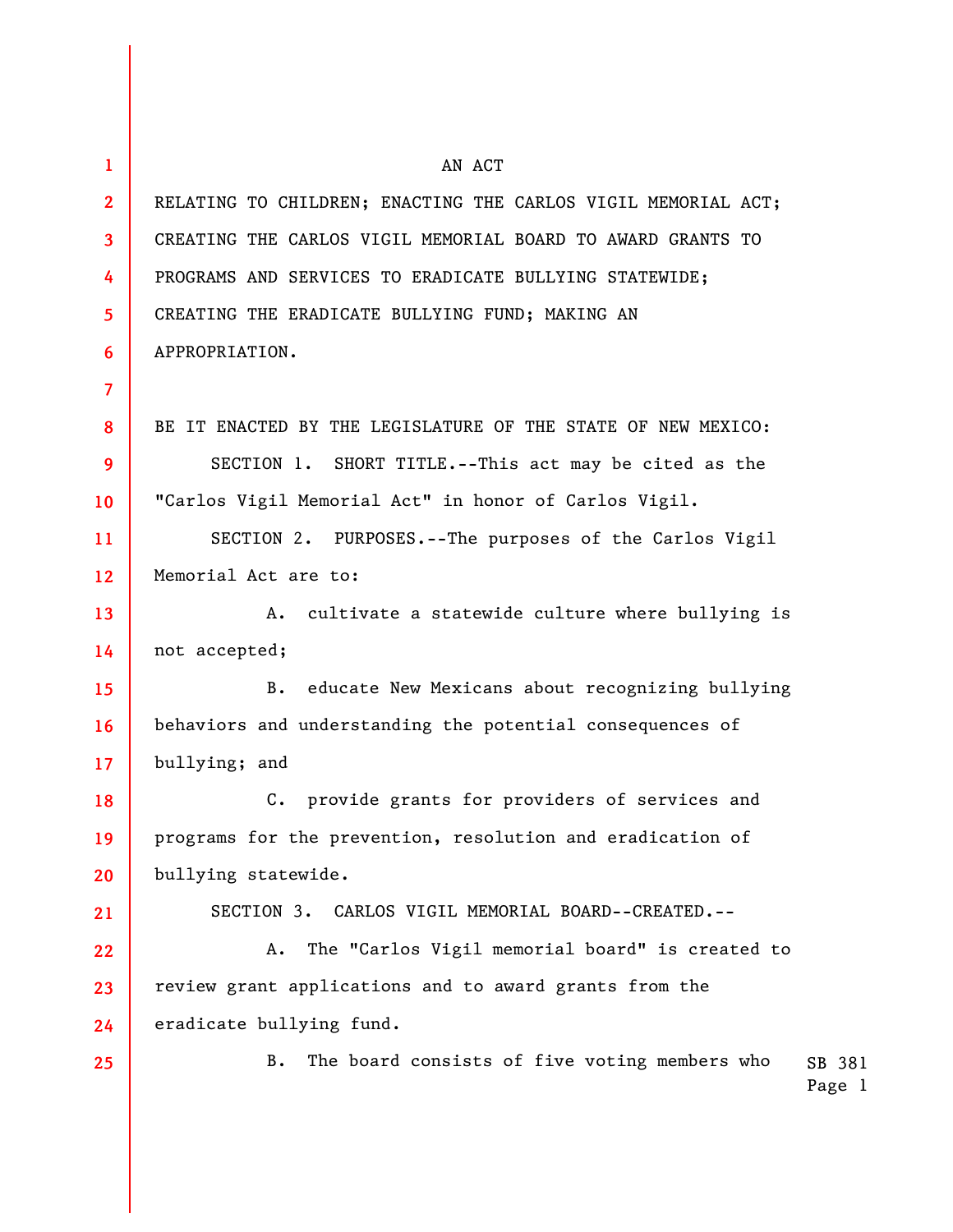SB 381 Page 2 **1 2 3 4 5 6 7 8 9 10 11 12 13 14 15 16 17 18 19 20 21 22 23 24 25**  together provide diverse experience and expertise in: (1) administering or delivering services in an organization focused on preventing bullying or suicide; (2) administering or delivering services in an organization focused on providing counseling and support services to victims and perpetrators of bullying; (3) professional development workshops on the topic of bullying or suicide prevention; (4) coalescing and leading communities; or (5) administering or delivering public health services. C. Board appointments shall be as follows: (1) one member shall be appointed by the president pro tempore of the senate; (2) one member shall be appointed by the minority floor leader of the senate; (3) one member shall be appointed by the speaker of the house of representatives; (4) one member shall be appointed by the minority floor leader of the house of representatives; and (5) one member shall be appointed by the governor from department of health staff. D. The chair of the board shall be elected by a quorum of the board members. The board shall meet at the call of the chair or whenever two members submit a request in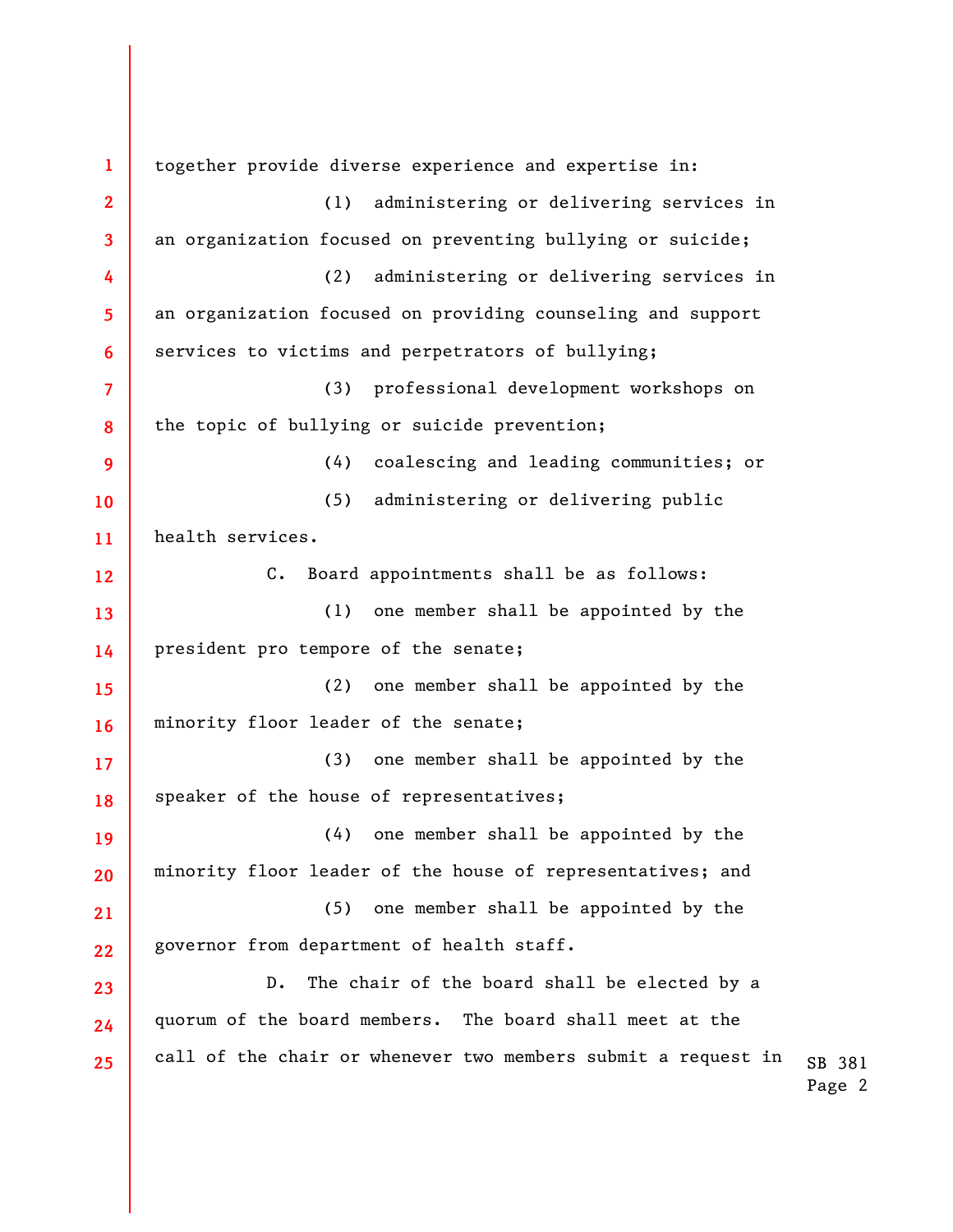writing to the chair, but not less often than once each calendar year. A majority of members constitutes a quorum for the transaction of business. The affirmative vote of a majority of a quorum present shall be necessary for an action to be taken by the board.

**1** 

**2** 

**3** 

**4** 

**5** 

**6** 

**7** 

**8** 

**9** 

**10** 

**11** 

**12** 

**13** 

**14** 

**15** 

**16** 

**17** 

**18** 

**19** 

**20** 

**21** 

**22** 

**23** 

**24** 

**25** 

E. Members of the board shall be appointed to two-year terms. Vacancies shall be filled by appointment by the governor for the remainder of the unexpired term. Any member of the board shall be eligible for reappointment.

F. Public members of the board may be paid per diem and mileage as provided for nonsalaried officers in the Per Diem and Mileage Act but shall receive no other compensation, perquisite or allowance.

SECTION 4. CARLOS VIGIL MEMORIAL BOARD--DUTIES.--The Carlos Vigil memorial board shall:

A. adopt and promulgate rules governing the acceptance, evaluation and prioritization of applications for grants, including applicant qualifications and the format, procedure and deadlines for grant applications;

B. review grant applications from public agencies and institutions and nonprofit private entities that indicate the qualifications and expertise to provide services for the prevention, resolution and eradication of bullying;

C. process, evaluate and prioritize applications based on the criteria delineated in the board's rules; and

SB 381 Page 3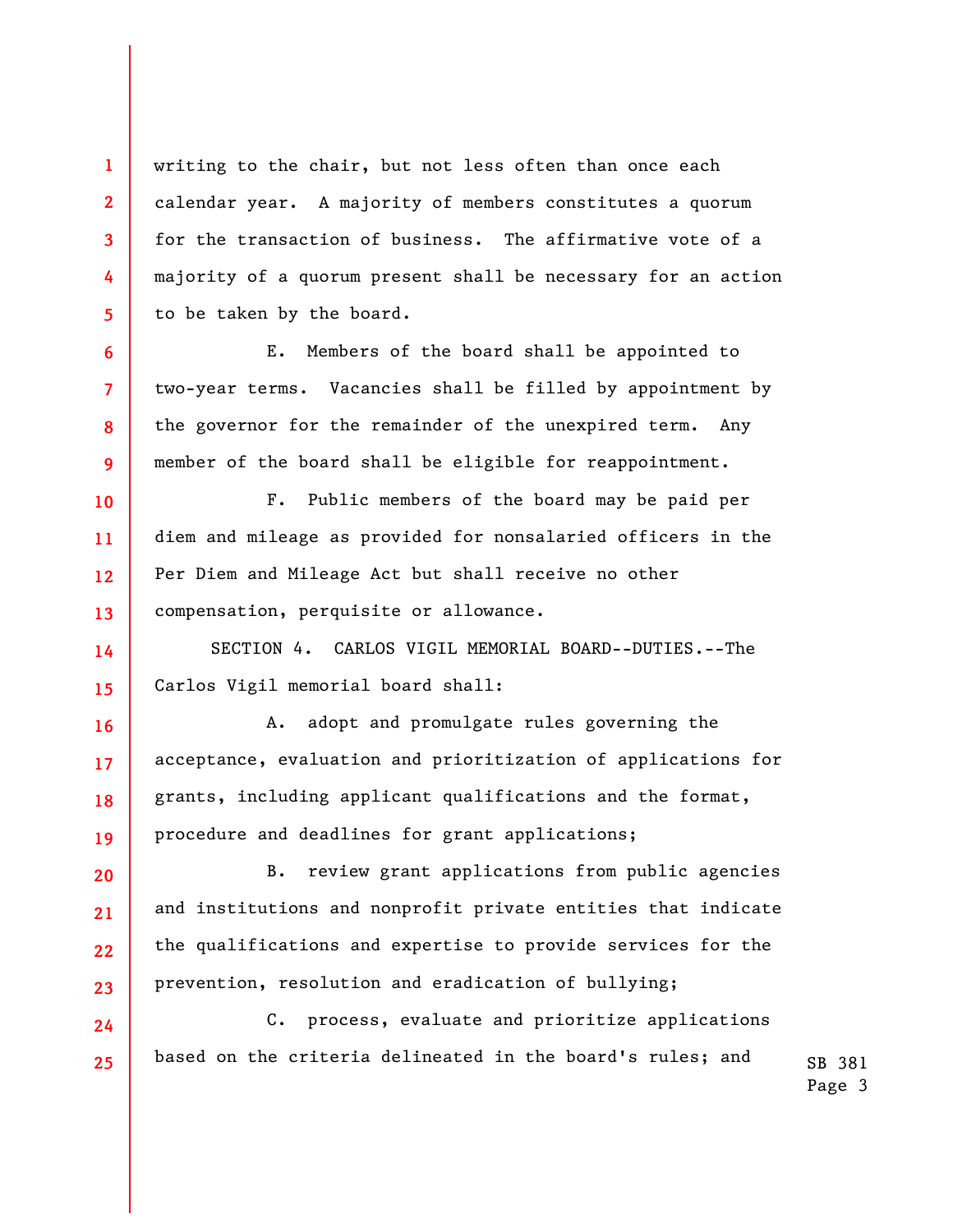**1 2 3 4 5 6 7 8 9 10 11 12 13 14 15 16 17 18 19 20 21 22 23 24 25**  D. award grants to the most qualified grant applicants and reach a broad spectrum of New Mexicans. SECTION 5. ERADICATE BULLYING FUND CREATED--GRANT APPLICATION REVIEW.-- A. The "eradicate bullying fund" is created in the state treasury. The fund shall be administered by the board of regents of the university of New Mexico. Money in the fund is appropriated to the board of regents of the university of New Mexico for disbursement to grant recipients selected by the Carlos Vigil memorial board. B. The fund shall consist of: (1) money appropriated by the legislature to carry out the purposes of the Carlos Vigil Memorial Act; (2) grants, gifts, donations and bequests to the fund; and (3) earnings from investment of the money in the fund. C. Disbursements from the fund shall be made by warrant of the secretary of finance and administration pursuant to vouchers signed by the president of the board of regents of the university of New Mexico or the president's designee. D. Unexpended and unencumbered balances in the fund shall not revert to the general fund at the end of a fiscal year.

SB 381 Page 4